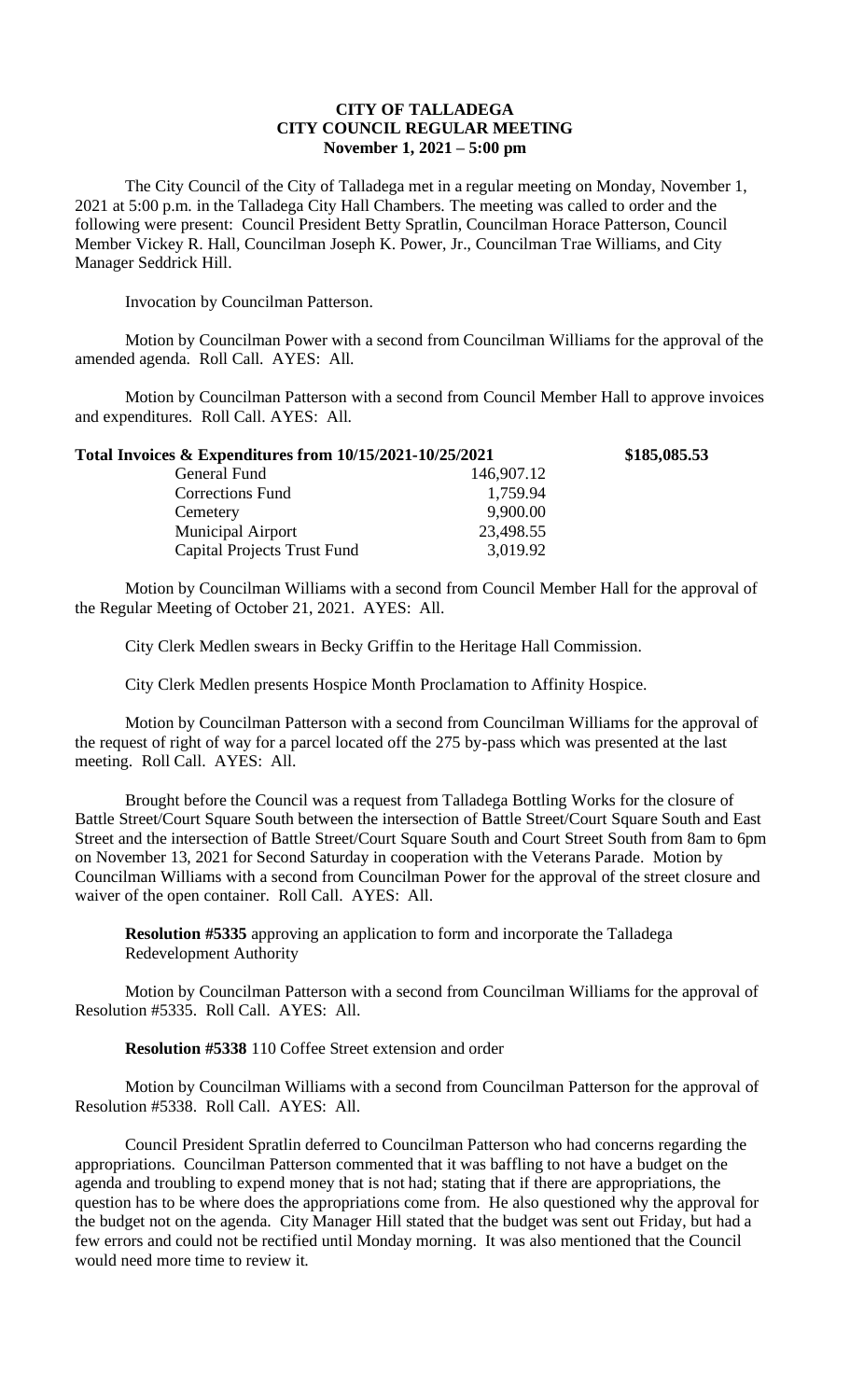## **Appropriations**

**Resolution #5339** approving agreement with Alabama Cooperative System for a FY2022 appropriation of \$15,000

**Resolution #5340** approving agreement with Armstrong-Osborne Public Library for a FY2022 appropriation of \$50,000

**Resolution #5341** approving agreement with Boys & Girls Clubs of East Central Alabama for a FY2022 appropriation of \$16,500

**Resolution #5342** approving agreement with CareerLIFE Corporation for a FY2022 appropriation of \$58,400

**Resolution #5343** approving agreement with Central Alabama CrimeStoppers for a FY2022 appropriation of \$10,000

**Resolution #5344** approving agreement with Dancing Stars, Incorporated for a FY2022 appropriation of \$3,000

**Resolution #5345** approving agreement with Alabama Regional Planning Development Commission, Senior RX for a FY2022 appropriation of \$35,000

**Resolution #5346** approving agreement with FIRST Family Service Center for a FY2022 appropriation of \$6,700

**Resolution #5347** approving agreement with Hall of Heroes, Inc. for a FY2022 appropriation of \$60,000

**Resolution #5348** approving agreement with Needmore Youth Development Center for a FY2022 appropriation of \$10,000

**Resolution #5349** approving agreement with Presbyterian Home for Children for a FY2022 appropriation of \$50,000

**Resolution #5350** approving agreement with Ritz Theatre for a FY2022 appropriation of \$53,530

**Resolution #5351** approving agreement with Samaritan House for a FY2022 appropriation of \$12,000

**Resolution #5352** approving agreement with Talladega City Schools for a FY2022 appropriation of \$150,000

**Resolution #5353** approving agreement with Talladega County Child Advocacy Center – Palmer Place for a FY2022 appropriation of \$6,000

**Resolution #5354** approving agreement with Talladega County Drug Task Force for a FY2022 appropriation of \$96,000

**Resolution #5355** approving agreement with Talladega County Economic Development Authority for a FY2022 appropriation of \$26,000

**Resolution #5356** approving agreement with Talladega Heritage Commission for a FY2022 appropriation of \$55,000

**Resolution #5357** approving agreement with Talladega Pilgrimage Council for a FY2022 appropriation of \$7,500

**Resolution #5358** approving agreement with Talladega's Red Door Kitchen for a FY2022 appropriation of \$15,500

**Resolution #5359** approving agreement with Talladega County NAACP for a FY2022 appropriation of \$3,000

**Resolution #5360** approving agreement with Talladega Bottling Works LLC for a FY2022 appropriation of \$25,000

Motion by Councilman Patterson with a second from Councilman Williams to table Resolution #5339 to Resolution #5360 until the meeting of November 15, 2021. Roll Call. AYES: All.

Motion by Councilman Williams with a second by Councilman Patterson to approve invoices and expenditures for the Water Department. Roll Call. AYES: All.

| Water Department Expenditures for 10/15/2021 to 10/22/2021 |           | \$81,557.33 |
|------------------------------------------------------------|-----------|-------------|
| Water/Sewer Fund                                           | 81,557.33 |             |

**Resolution #5336** approving a contract with InSite Engineering for design services for hydraulic repair to the Water Treatment Plant (WTP) at a cost not to exceed \$371,300.00

**Resolution #5337** approving a contract with InSite Engineering for design services for new disk filter system at Brecon Wastewater Treatment Facility at a cost not to exceed \$144,300.00